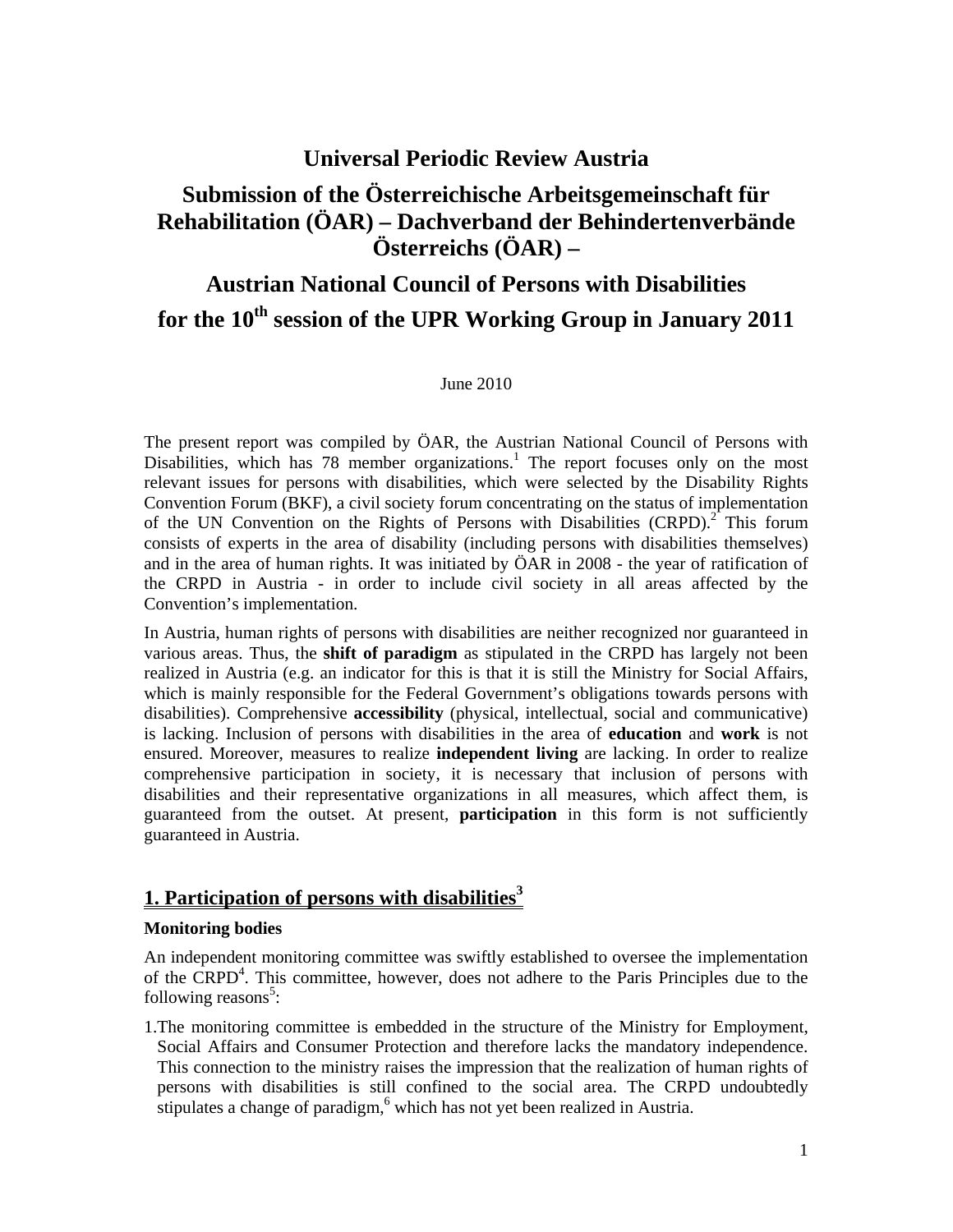2.The independence of the committee is not enshrined by Austrian Constitutional Law.

3.The Monitoring Committee does not have the necessary, independently administered budget.

Additionally, at present no monitoring bodies exist in the individual Federal States of Austria as stipulated in Article 33, Para. 2 CRPD nor is there an independent agency to monitor institutions for persons with disabilities as enshrined in Article 16, Para. 3 CRPD.

## **Politics**

Currently, 3 (out of 183) Members of Parliament are persons with physical or sensory disabilities. This shows that so far the focus on participation in the political arena has been insufficient.<sup>7</sup>

## **Elections**

Blind people and persons with visual impairments or physical disabilities have the possibility to access polling stations with their personal assistants. In the electoral regulations, however, this possibility is not provided for persons with learning impairments. For them, the election authorities have to decide individually whether personal assistants or persons of trust are allowed to accompany them into the polling station.

Human rights as well as political education are scarcely provided for persons with learning impairments.

## **Involvement of civil society**

Persons with disabilities in Austria are organized in numerous groups and organizations, which nonetheless are mostly confined to urban areas. Apart from ÖAR (Austrian National Council of Persons with Disabilities) there are Independent Living Groups and various groups of persons with disabilities. Also, organizations of the church such as Caritas or Diakonie participate in policy discussions regarding persons with disabilities.

Although in Austria persons with disabilities and their representative organizations are invited to comment on reviews of laws or other measures, frequently their comments are not taken into account. This is either due to opposition of the rather influential Austrian commerce sector or for reasons of supposed lack of funds.

Therefore, equal participation in all areas of society, as enshrined in the CRPD, $8$  has in fact not been realized in Austria. Timely inclusion and consultation with persons with disabilities rarely takes place.

## **Recommendations**

- **Establishment of a National Human Rights Institution in line with the Paris Principles, which also includes the mandate of the Monitoring Body as outlined in Section 33, Para. 2 CRPD (including monitoring bodies in the federal states and an authority in line with Section 16, Para. 3, CRPD).**
- **Gap analysis and development of a national action plan based on the outcomes of the analysis.**
- **Persons with disabilities and their representative organizations have to be included**  in all policy areas<sup>9</sup>; i.e. timely consultation on all measures which affect persons with **disabilities and obligatory consideration of all their issues of concern (in line with the 'Standards of Public Participation'10).**
- **Comprehensive political and human rights education for all persons with disabilities.**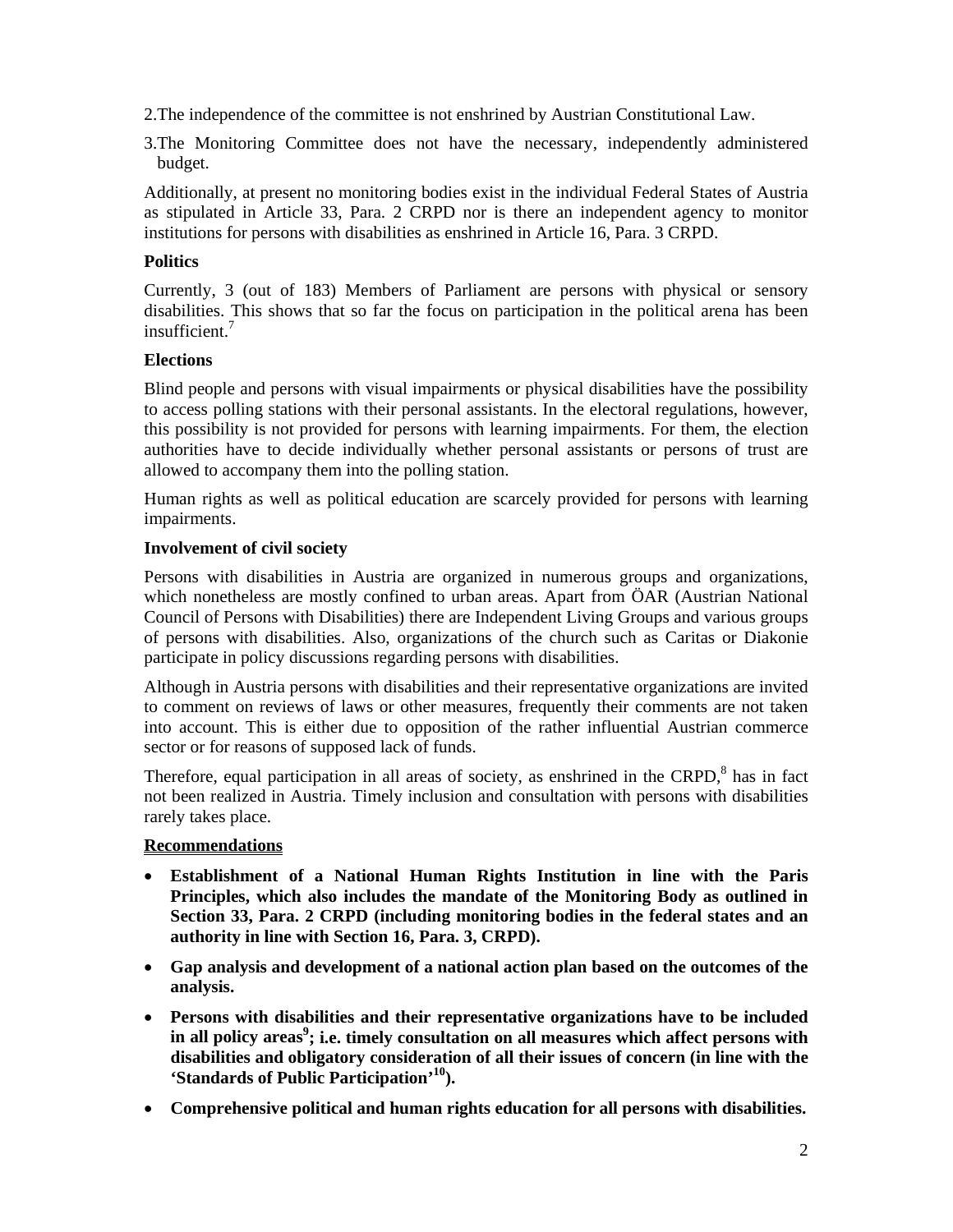#### • **Supporting measures for all persons with disabilities in election processes.**

## **2. Accessibility**

 Austria does not have a national policy to establish comprehensive accessibility. Numerous barriers exist, which prevent persons with disabilities from equal and independent participation in many areas of life. There are only individual measures towards improvement of accessibility. Besides, the principle of accessibility is not realized in the Austrian Development Cooperation.

#### **Social barriers**

The change of paradigm from exclusion to inclusion is hardly visible in Austria.

Public campaigns, which do not discriminate or exclude persons with disabilities in public discourse are lacking. The depiction of persons with disabilities in the media has to be changed – away from pity and towards self-determination and inclusion. Moreover, disability in Austria is still rather defined through the medical instead of the social model.

#### **Physical barriers**

The Federal Act on Equalization of Persons with Disabilities (BGStG) was established in 2006 to monitor the prohibition of discrimination through barriers against persons with disabilities in all areas at the federal level. Measures to create accessible opportunities under the responsibility of the provinces exist only in very few of them. The BGStG provides persons with disabilities with a claim to compensation for facing barriers but it does not provide any obligation to remove those barriers. Compensation is very low and therefore does not amount to an incentive for businesses to actually remove barriers. Due to the long period of transition until the Act has to be implemented (until 2015), steps to eliminate physical barriers are taken based on the assessment and discretion of the businesses and their economic arguments.

Accessible medical and health care institutions are scarce; as a result persons with disabilities are rarely able to consult a doctor of their choice. Similar conditions prevail when it comes to access to public transport, shops, apartment buildings, schools and other health care services.

#### **Communicative barriers**

Translation into sign language, subtitles, Braille print, large print, voice over and other alternative forms and means of communication exist only sporadically in Austria. Moreover, assistive devices are very expensive and not affordable for most people. More sign language interpreters are needed (currently: approx. 90, long-term requirement: approx. 1,000) and quality of interpretation has to be improved.

#### **Intellectual barriers**

In Austria, the backlog demand for public information in easy-to-read versions is exceptionally high (especially for legal texts). There are no binding standards for the production of easy-to-read texts and no concrete criteria for distinct, comprehensive and consistent systems of orientation in public buildings for independent orientation especially for persons with learning disabilities.

At the same time, lack of information and education for the people concerned is evident.

#### **Recommendations**

#### **Social accessibility**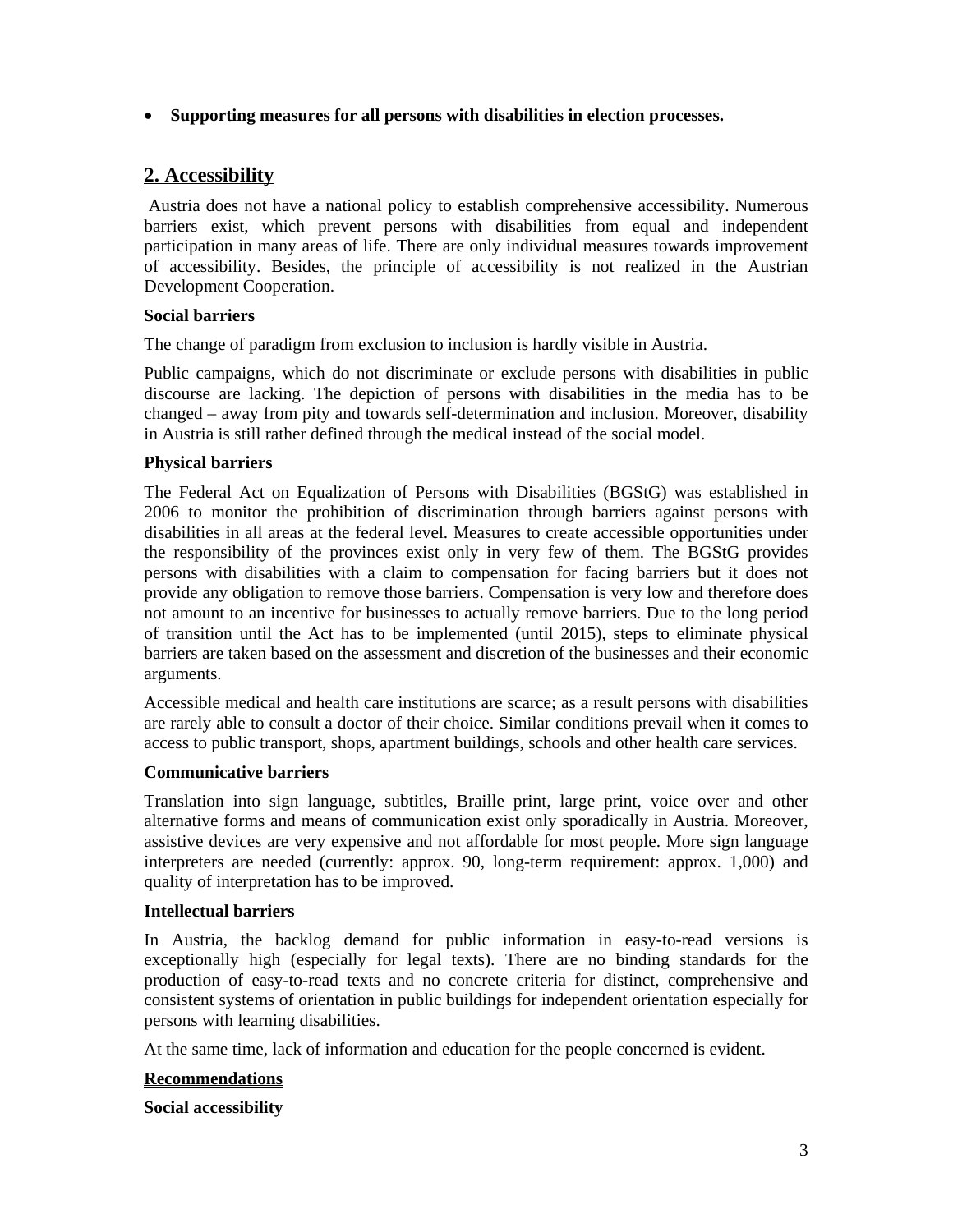- **Austria has to actively work towards an improvement of the image of persons with disabilities. In order to achieve this, extensive campaigns are necessary, which are diverse and intensive. Persons with disabilities have to be included in the development of these campaigns.**
- **The social model of disability has to be implemented in all norms and regulations (e.g. review of the definitions of disability in existing legal texts11) and in political practice. In relation to this a clearer definition of the terms reasonable accommodation and undue burden has to be developed.**
- **Awareness raising about 'persons with disabilities' has to be included in all curricula – from primary to tertiary education and in vocational training.**

**Physical accessibility** 

- **Obligations for physical accessibility have to be considered in concepts for construction of housing and city planning and regional development. The topic 'universal design' has to be obligatory in the curricula of technical professional and vocational training.**
- **Binding standards for comprehensive and consistent orientation systems in public buildings have to be created.**
- **In order to protect persons with disabilities from discrimination the constitutions of the Federal States/Provinces (Länder) of Burgenland, Carinthia, Lower Austria, Styria, Vienna and Tyrol have to add provisions on equality and anti-discrimination. Lower Austria and Vienna have to establish the prohibition of discrimination with regard to access to and supply of goods and services of the Federal State and local communities.**
- **Legal claims for removal or omission of barriers.**
- **Adaptation of existing legal norms (e.g. laws on construction, traffic rules) in order to remove physical barriers.**

**Communication accessibility** 

- **Existing standards for communication support for persons with disabilities have to be adapted and legally enshrined to be on an adequate and up-to-date quality standard (e.g. accessibility of media).**
- **Safety of all persons with disabilities in situations of risk / emergency situations have to be guaranteed and secured by law (including consistent regulations for emergency services for deaf, hard-of-hearing, deaf-blind and non-verbal people).**
- **Access to information and communication for deaf and deaf-blind people in sign language; legal claim for costs of sign language interpretation, writing assistance and alternative forms of communication.**
- **Right to sign language interpretation for all age groups and free choice of interpreters in legal procedures and notary public processes respectively.**

**Intellectual accessibility** 

• **Public information has to be available in easy-to-understand language, especially with regard to legal texts, which concern persons with learning disabilities.**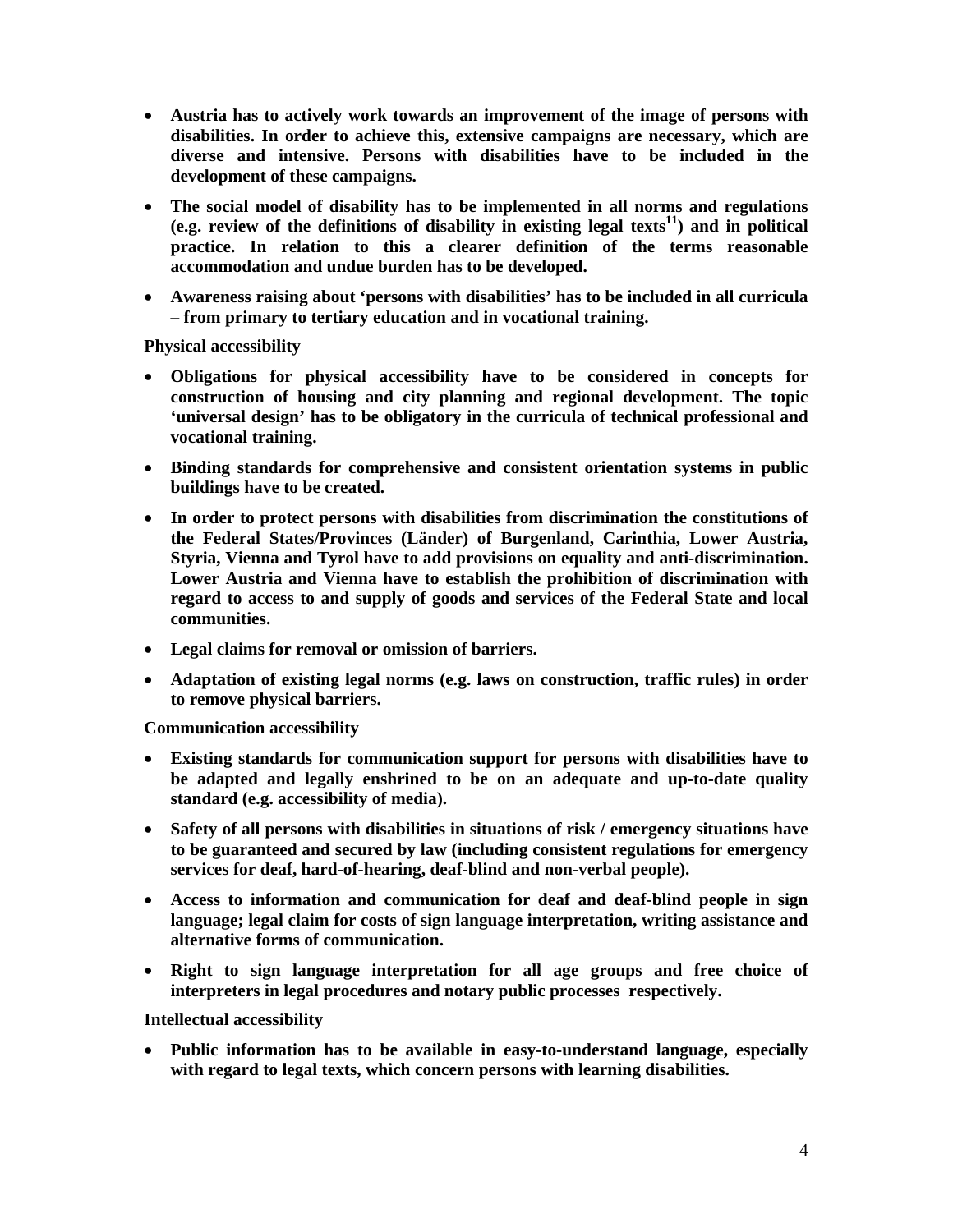• **Funding for access to new information and communication technologies and systems, including the world-wide web for persons with learning disabilities (provision of affordable courses and adequate devices).**

## **3. Personal assistance and support for independent living**12

The availability of funding for personal assistance in Austria is dependent on the area of life in which assistance is needed.

#### **Support in case of need for care and personal assistance**

Persons with disabilities are provided with an attendance allowance as subsidy for higher expenditures for care services. They are legally entitled to receive this contribution (application required).

The amount of this attendance allowance, however, is calculated only by using medical examinations. Only basic needs e.g. personal hygiene are taken into consideration.

Depending on the extent of the need for care the monthly attendance allowance ranges between Euro 154.20 for level 1 and Euro 1,655.80 for level 7. With this amount, people with high needs for assistance cannot even cover their basic needs. Therefore, in most of the Austrian Federal States people who are entitled to allowances at level 5-7 have to live with their families or in institutions. The attendance allowance was established in 1993. Since then, it has only been readjusted three times and therefore its value decreased tremendously.

The **areas of work and employment** are under the responsibility of the Federal Government. Consequently, since January 1 2004, personal assistance at the work place is financed based on the guideline 'for the support of personal assistance at the work place'.

Personal assistance at the work place includes all disability-related support services in the work place (e.g. assistance in the bath room during work hours) or the vocational training center, which includes traveling to and from work. Basis for this support is the so-called assessment of required support, which is conducted by the clients together with an institute of assistance service.

According to the guideline such institutes of assistance services shall be established nationwide, those run by Disabled People's Organizations are to be preferred. One major concern is that the wages for personal assistants are much too low: Euro 7.42 per hour. Personal assistance can also be realized through an employment model. In those cases, however, clients of personal assistance only receive refunds for the wage hour rate and not for additional administrative costs for the assistance.

All **other areas of life** are under the responsibility of the 9 Federal States.

Apart from very few people who fought hard until they received their personal assistance – mostly in very complicated arrangements - only in a few of the Federal States personal assistance is funded outside of the work place. This means that in most federal states of Austria respective regulations are lacking and official arbitrariness is the rule. Currently, personal assistance is only available in Upper Austria, Tyrol and Vienna. Persons with learning disabilities/intellectual disabilities hardly ever receive support for personal assistance.

Due to the lack of financial support persons with severe disabilities as well as persons with learning disabilities do not have the freedom to choose individually where and with whom they want to live. Living in homes or institutions frequently remains their only option even though the structures in institutions encourage abuse and physical and sexual violence.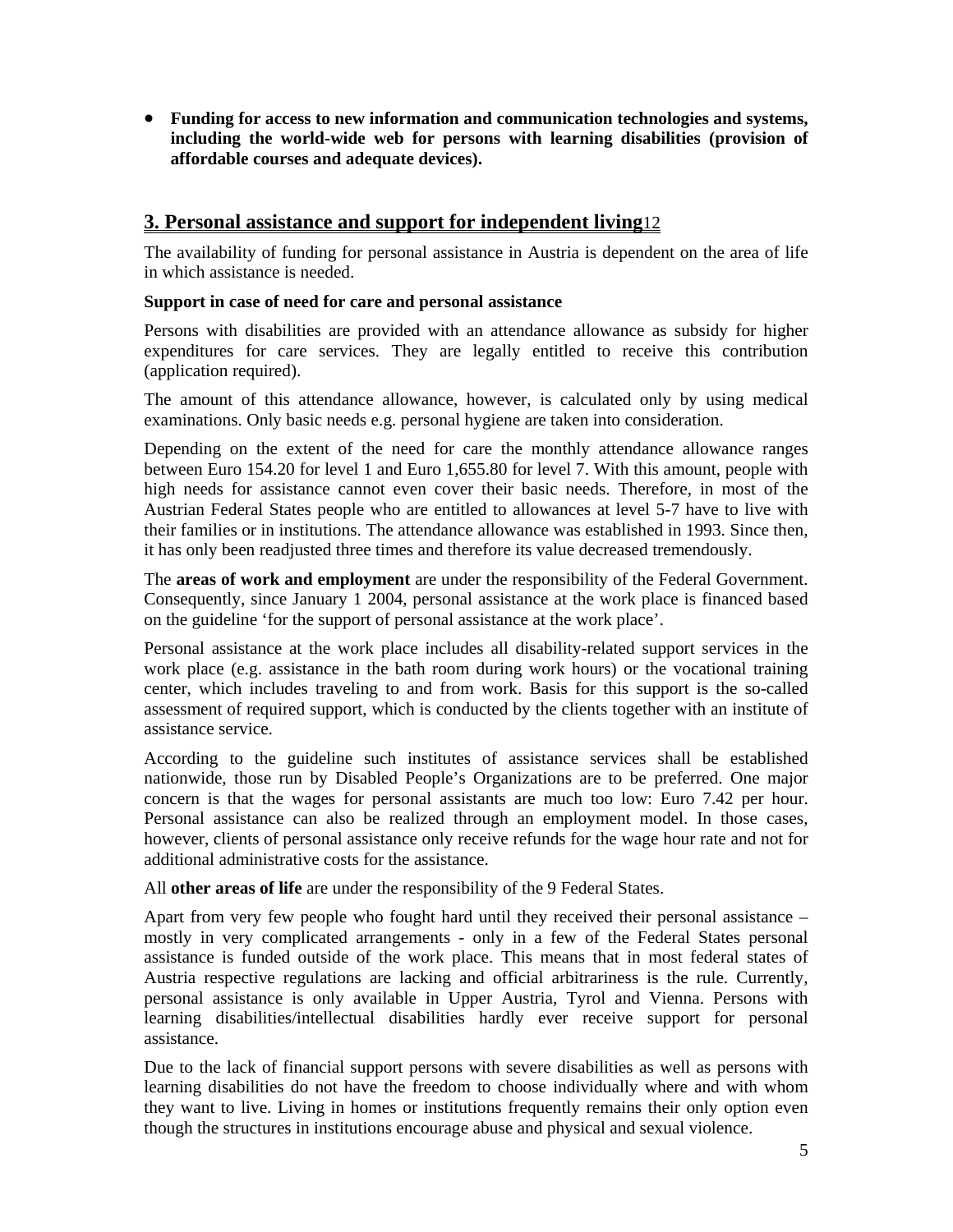#### **Support for self-determined decision making**

In Austria, persons with learning disabilities or persons with physical impairments are frequently given a guardian who is usually a relative or an attorney. Another option is to appoint a guardian through an association. The problem with this arrangement is that attorneys and solicitors can have more than 25 clients at a time. Personal contact with their client is therefore limited to a minimum (once a month). This cannot guarantee that the wishes of the person concerned are adequately respected. In the end, the guardians can make decisions at any rate and they can even decide against the will of their clients. This is not in line with article 12 CRPD.

## **Recommendations**

- **Adequate and sufficient 'personal budget' to provide the preconditions for a comprehensively independent life.**
- **Personal assistance has to be available for every person with disabilities. It has to be accessible, needs-based, and independent from income and wealth, free choice over organization and irrespective of the place of residence.**
- **Legal claims to comprehensive assistance which offers support for persons with learning disabilities and persons with physical disabilities in their everyday life (e.g. provision of networks of supporters who are well-known by the clients and who can assist them with decisions).**
- **Reform of the guardian ship law with a view to implement Article 12 and 19 CRPD.**

## **4. Education**

The current Austrian education system is not inclusive but rather, in spite of a review of the Education Acts, oriented along a concept of integration (in fact as well as in wording).

## **Early childhood development, care and education**

Age  $0 - 6$ 

This sector comprises nursery school and kindergarten and falls under the responsibility of the Federal States. Thus, there is no legally enshrined and enforceable claim for access to an inclusive kindergarten or all-day nursery. Social inclusion between age 2 and 6 is therefore not provided for all children equally.<sup>13</sup>

This fact causes a multitude of problems for families of children with disabilities and/or chronic diseases – evidenced by a lack of integration placements, long waiting lists for access to kindergarten of up to 3 years, lack of care and medical services during classes, very short periods of attendance at the kindergarten (e.g. 8 to 10 a.m.), lack of care services in the afternoon etc.

In 2009, the Federal government and the Federal States agreed on a mandatory year at kindergarten for pre-school children (one year before school age).<sup>14</sup>

A number of children are excluded from this mandatory year at kindergarten:

- children who are enrolled prematurely,
- children who cannot be expected to attend classes due to a disability or medical reasons or who have so-called "special pedagogical support needs"
- children living far away or facing difficult travel conditions between their home and the nearest child care institution.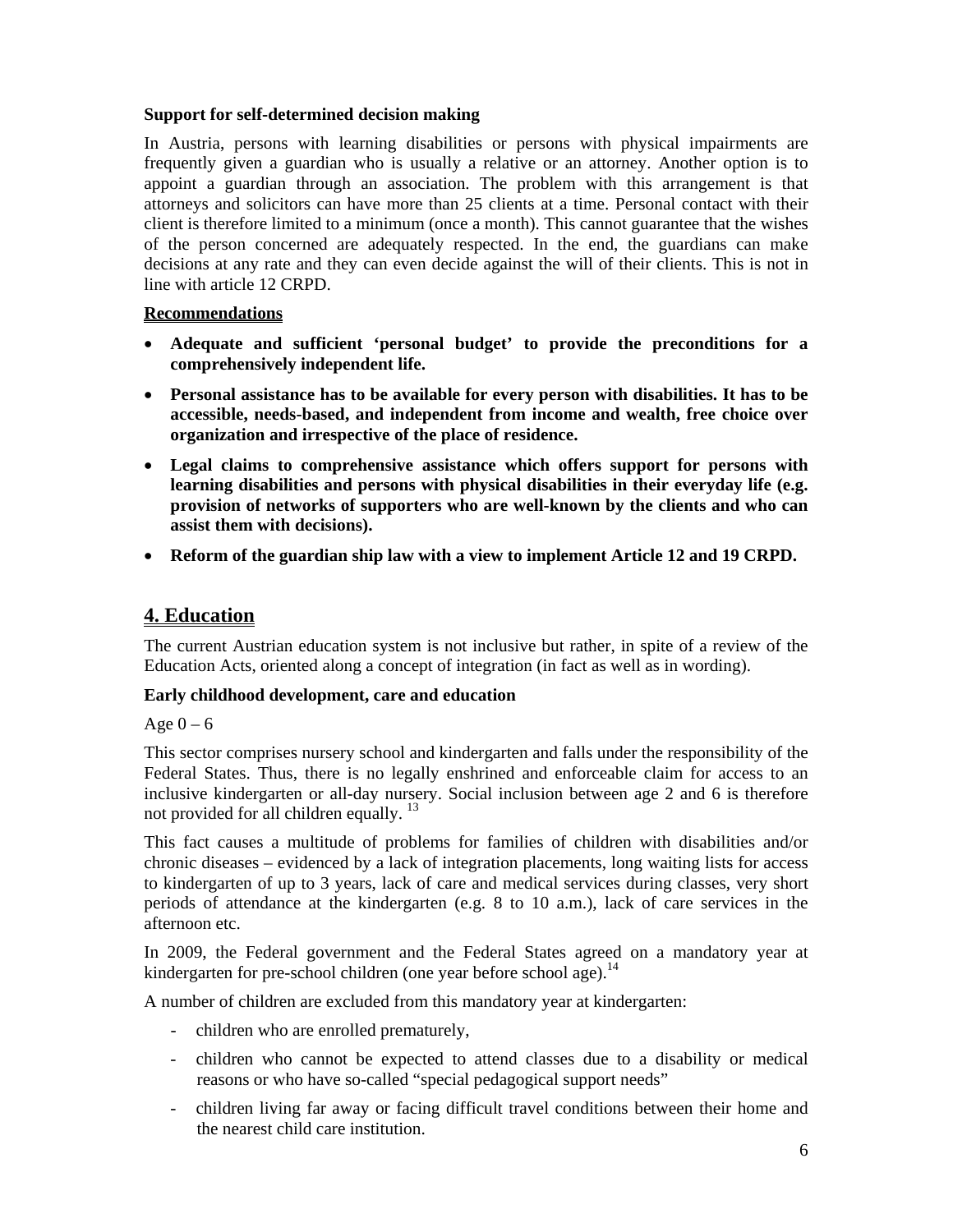For children with disabilities there is a high risk that they do not have access to early childhood development, care and education facilities due to these exceptions.

In practice, reasons for inaccessibility to early childhood education on the one hand have been lack of places at kindergarten, lack of financial resources, which also affect the availability of personnel, inadequate equipment and infrastructure of the classes etc. On the other hand, it has become evident that – similar to the situation at primary school level – access to early childhood development, care and education facilities also depends on local and regional traditions as well as underlying attitudes, competences and behavior of the staff.15

#### **School age / compulsory education**

Age 6-14

Since  $1993^{16}$  and  $1996^{17}$  parents of children with disabilities have the opportunity to make a choice between primary school, secondary school, grammar school, comprehensive school, and special education.

Extent and form of integrative education vary in the respective Federal States and even within States and regions. There are school districts, which in fact abolished the special education schools and others in which debates on joint education of disabled and non-disabled children are still at the very beginning.

In 2006/2007 27,745 children with special needs<sup>18</sup> attended primary school, 52.58% of the children with special needs attended integrative classes while 47.42% attended special education schools<sup>19</sup>. In integrative education models it became apparent that often there is a lack of all-day care services. Consequently, parents are forced to decide to send their children to special schools because they at least provide all-day services. This forced decision contradicts the right to freely choose a school form.

In 2009, in the wake of the  $15<sup>th</sup>$  review of the School Organization Act so-called special education centers were established. Those centers often take over a double function and are therefore subject to conflicts of interest. On the one hand they are supposed to support integration of children with disabilities in schools while on the other hand they have to fulfill the functions of special schools.

Children with disabilities only receive special support/tutoring if their special needs are recognized. For years, there have been controversies about the determination of special needs as precondition for receiving additional support because the education system's logic compels schools to 'label' as many children with special needs as possible in order to receive more (financial) resources.<sup>20</sup> This is also the reason for the differences in special needs prevalence in the different Federal States – ranging from 2.58 to 4.43%.

Students with intellectual disabilities, children with severe impairments as well as blind and deaf children are frequently separated from their peers. The number of those children in integrative classes is relatively low. Especially in level I of high school it is general practice that children with special needs are mostly taught in separate classes while their time spent in the regular class is confined to a minimum. In many classes, team teaching does not work because implementation of new forms of teaching fails due to lacking motivation of the teachers.21

## **9th year of compulsory schooling, equal access to general tertiary education, vocational training, adult education and life-long learning (starting from age 14)**

Compulsory schooling in Austria amounts to 9 years. So far, there is no legal right for children with disabilities to access the  $9<sup>th</sup>$  year of compulsory schooling as well as to level II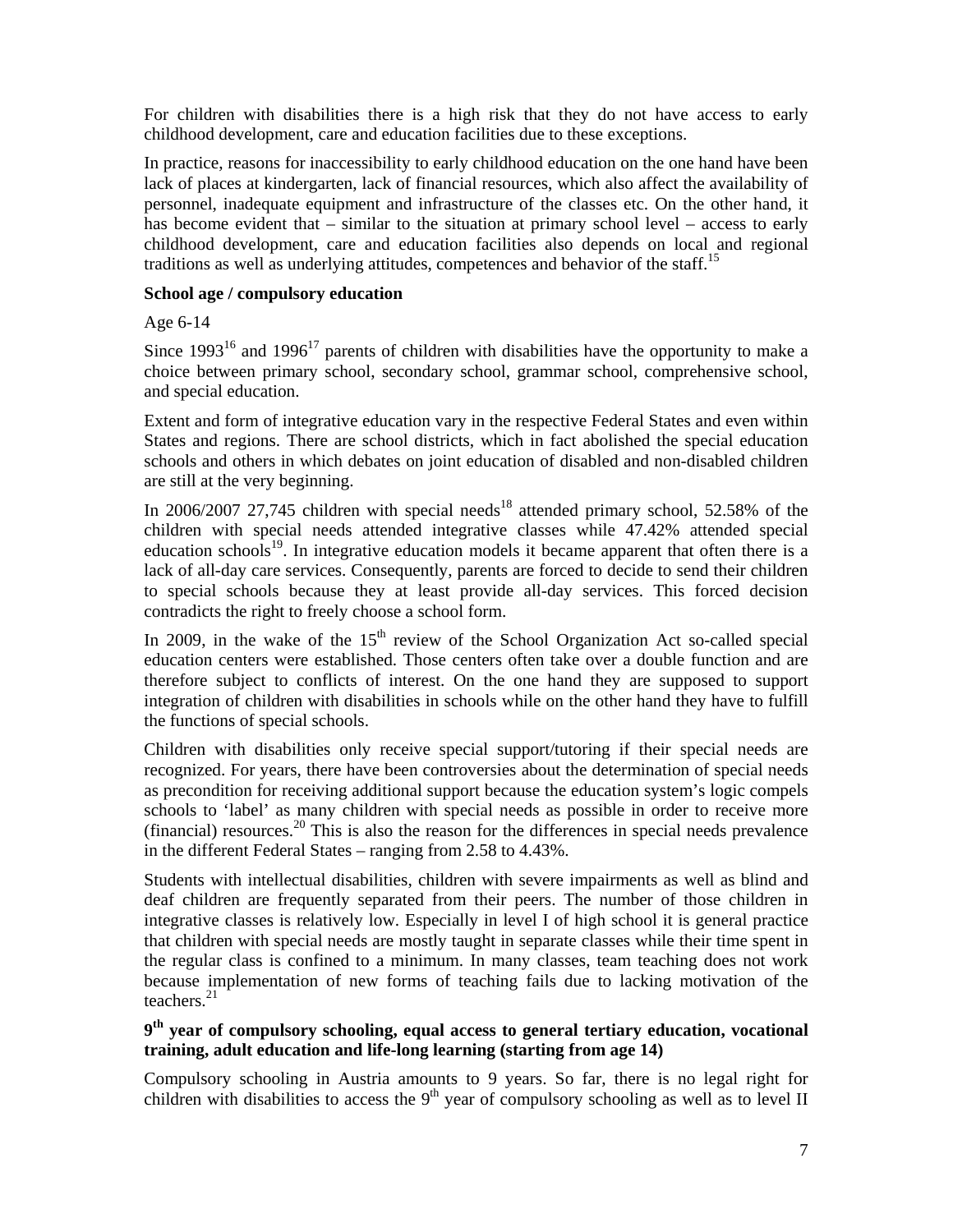of secondary school (including schools on agriculture and forestry), to tertiary and adult education and to life-long learning.

There is no equal access to tertiary education and most university departments are physically inaccessible. Curricula are only planned for persons without disabilities.

Equal access is not provided due to

- lack of legislation
- admission criteria
- only individually developed and available support measures for disabled students
- attitudes of heads of departments, teachers
- lack of inclusive pedagogy and education in teacher training.

#### **Recommendations**

- **Legal implementation of the human right to inclusive education in the Austrian Constitution and all relevant legal texts, based on the CRPD.**
- **Provision of inclusive education for persons with disabilities has to be the responsibility of the education system and education policy instead of the social system and social policy.**
- **Increase of quality in the implementation of inclusive education and sufficient and adequate individual support measures (i.e. materials and human resources, availability of all-day care, classes comprising different levels, use of assistant teachers, sign language interpreters, joint basic training of general and special needs teachers etc.).**
- **Implementation of Austrian sign language as a language of instruction, bilingual education available in all Federal States, adequate promotion of sign languages and deaf culture.**

## **5. Work and employment**22

A fundamental problem is that there are hardly any reliable data on the work situation of persons with disabilities.23 Empirically based conclusions about whether the existing support systems for (re-)entry into the job market really benefit those who need them most are therefore unavailable.

The percentage of persons with disabilities among the total of unemployed people amounted to 15.03 % in May 2010.<sup>24</sup> Due to the constricted employment opportunities persons with restrictions in terms of health remain unemployed for much longer and have more difficulties to find work.<sup>25</sup> Two thirds of the companies which are obligated to employ persons with disabilities rather pay the monthly penalty) of Euro 223 instead of actually employing a person with disability.26 A high number of persons with disabilities are not covered in unemployment statistics – i.e. those who are considered unable to work and those who work in segregated institutions and workshops.

## **Structures and forms of occupational therapy, workshops or skills-oriented activities:**

Currently, approximately 19,000 persons with learning disabilities and multiple disabilities<sup>27</sup> 'work' in sheltered workshops, meaning in protected institutions, which are segregated from the job market. 28 These workshops represent programs of the Federal States in the framework of social services and support measures for persons with disabilities. This kind of work is not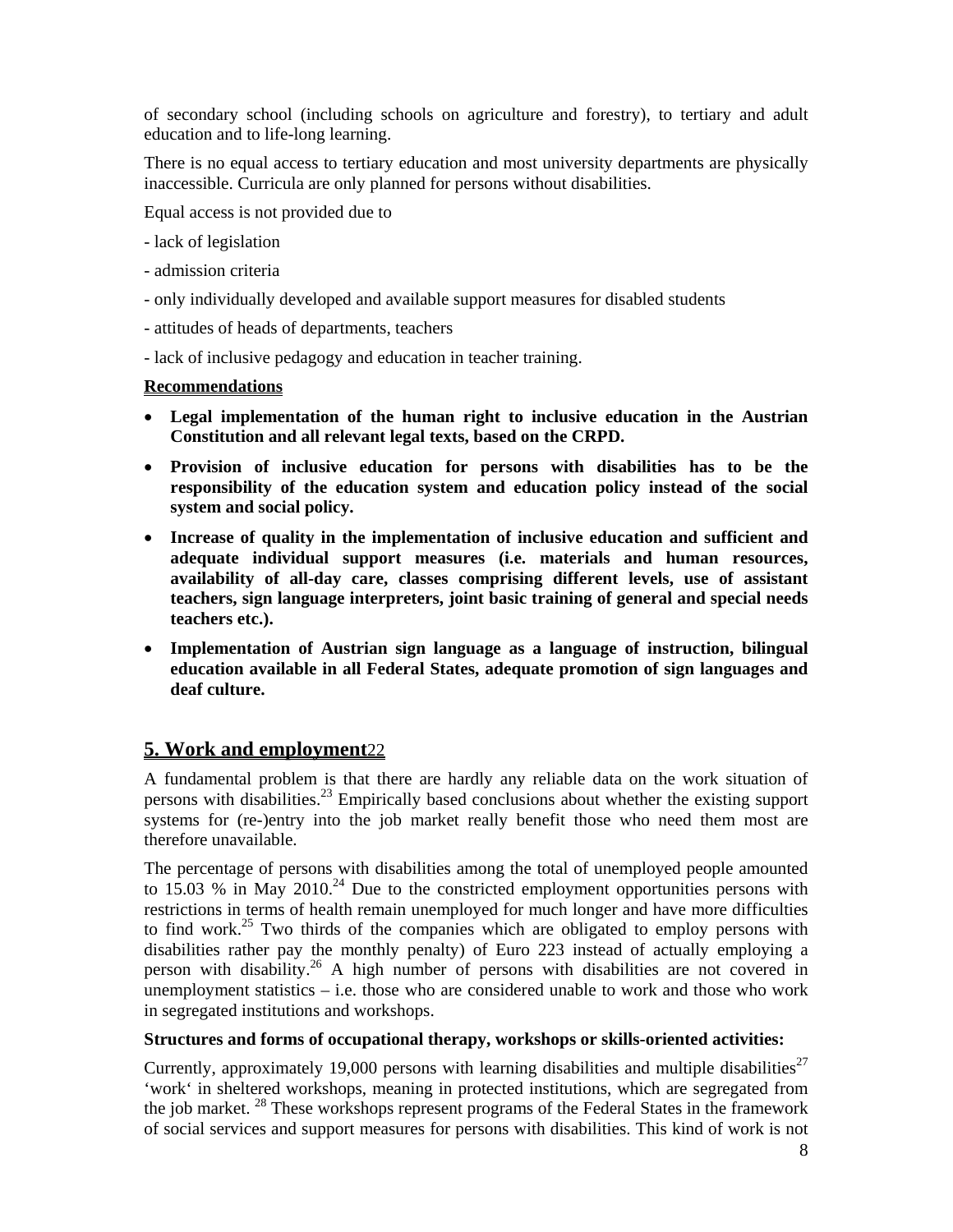valued as gainful occupation even though many people in these systems go to work regularly, work with machines and devices or even work externally for private businesses. Since social insurance depends on an income those people do not have their own social insurance (accident, health and pension insurance).  $29^{\circ}$  While in the area of health and pension insurance there is at least a claim for insurance through family members, this possibility does not apply to the area of accident insurance. Persons with disabilities in day care and occupational therapy do not receive wages (as set by collective agreement) but only small pocket money of sometimes as little as 10 Euro per month. They do not have unemployment insurance and are not included in statistics on unemployment. Legal regulations on workers'/employees' protection, holidays and sick leave, pension funds or trade union representation do not apply. In case of illness there are individual regulations in terms of continued payment of pocket money.<sup>30</sup>

Another central aspect of discrimination are the regulations on fitness for work, performance and earning capacity. $31$  According to the Unemployment Insurance Act everybody who is neither disabled ('invalid') nor unable to work is fit for work. Regarding the term of 'invalidity' pertinent regulations can be found in the General Social Insurance Act (ASVG). The only decisive argument is whether the individual performance capacity is at least 50% of a physically or mentally healthy person. If performance capacity is lower those persons are considered unable to work.

In order to be among the beneficiaries according to the Employment of Persons with Disabilities Act, persons have to have a disability of at least 50%. However, there still has to be a (remaining) performance capacity of at least 50% as well. This rigid regulation is highly doubtable considering the relation between occupational integration and accompanying support. Whether in practice somebody is fit to work depends to an extent on support conditions and the available general framework and which supports the move towards occupational integration.

The 50% mark for performance capacity also has consequences for the division of competences between Federal Government (job market) and Federal States (social services) and contributes to big differences in the actual framework.

Another obstacle for persons with disabilities is the 'benefit trap', which means that quite often entry into the job market and gainful employment does not mean any financial appeal. This is because most social benefits (orphan's pensions, increased family support benefits etc.) will cease to be applicable as soon as a certain income level is reached. Therewith, the net income through the entry into the job market can turn out to be even lower than the benefit payments. What is more, in case of later unemployment the claim for those benefits can be lost for good and access to alternative services and opportunities is not guaranteed.

Therefore, absurdly as it is, entry into gainful employment can, in the long run, represent a rather high financial risk for persons with disabilities.

Currently, persons with disabilities are greatly **discriminated** in **education and vocational training**32. Only a small percentage of persons with disabilities have the opportunity to access vocational training.

Frequently, persons with disabilities are forced to retire prematurely because of their disability while at the same time they have to expect the same cutbacks as non-disabled persons who retire early on their own decision. Also, it is evident that 'disability pensions' or 'invalid pensions' are at the lowest level of pensions and that their length of entitlement to payments is shorter.

#### **Recommendations**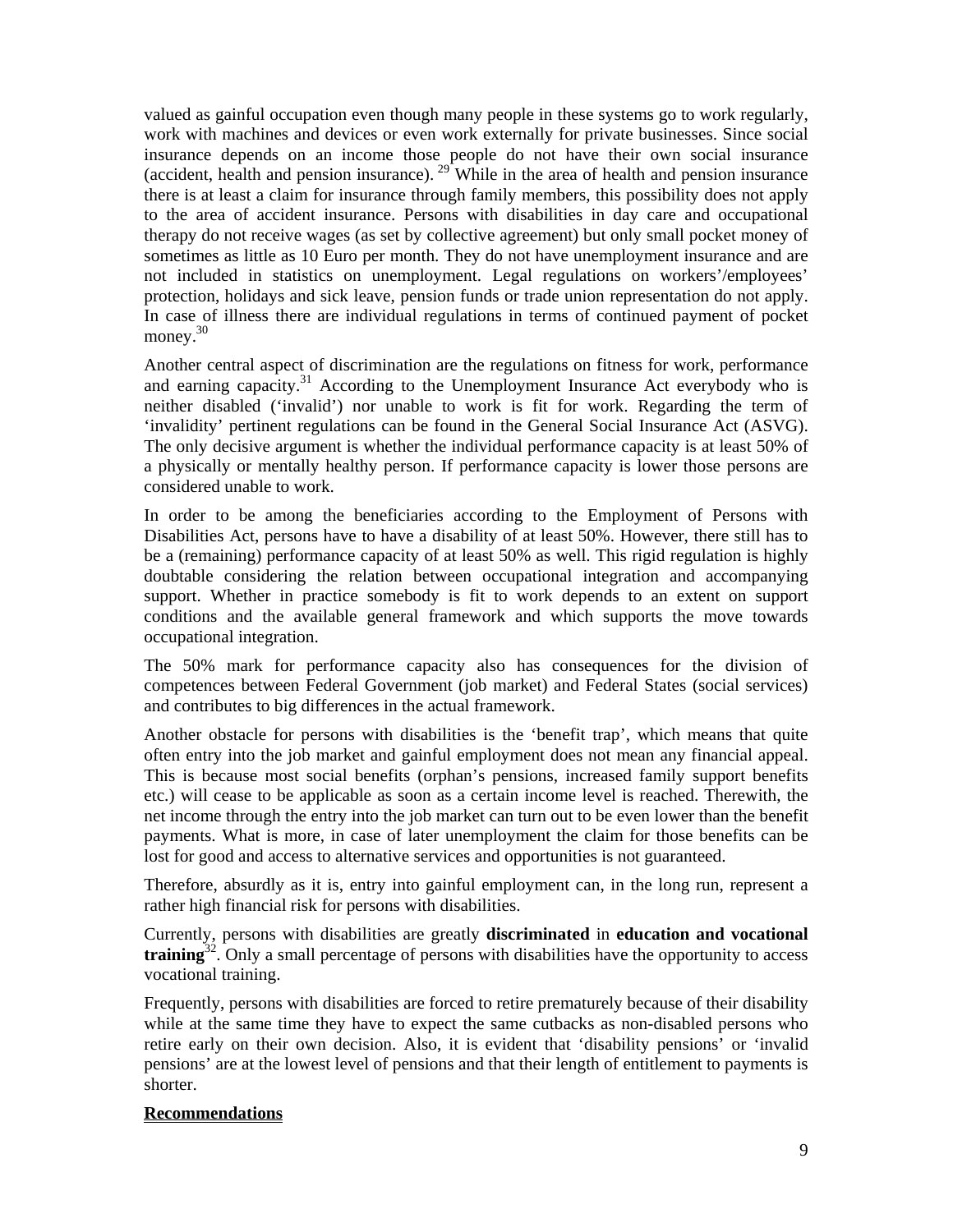- **Implementation of Article 25 to 27 CRPD based on preparatory work of working groups and existing pilot programs.**
- **Provision and guarantee of inclusive employment for all through establishment of comprehensive personal assistance**<sup>33</sup>**, which goes beyond assistance at the work place and makes independent living in all aspects of life possible.**
- **Free choice for persons with disabilities between occupation within the general job market and with available assistance or decent work in occupational therapy structures which are in line with social insurance and labor laws / social-economic structures (i.e. alternative or extended job market).**
- **Intensification and modernization of occupational/vocational rehabilitation to ensure maintenance / recovery of ability to work.**
- **Access to comprehensive rehabilitation has to be guaranteed to all, regardless of the cause of the disability.**
- **To all persons who have to retire because of their disability a guarantee has to be given that they will not sustain any cutbacks in their pension level.**

## **6. Poverty and disability**

Persons with disabilities frequently do not have the opportunity to secure an adequate standard of living. Social benefits like attendance allowance or increased family support benefits are not sufficient to reduce the risk of poverty for persons with disabilities in Austria. Generally, 12.3% of the Austrian population lives on the margins of poverty. Persons with disabilities face an above average risk of living in poverty of  $18\%$ <sup>34</sup> whereby women of working age are most affected by manifest poverty.<sup>35</sup> The main reasons for this are lack of, low quality of or segregate education and the consequently limited job opportunities.

## **Recommendations**

- **Introduction of a minimum living wage ("Mindestabsicherung") for persons with disabilities.**
- **Measures to secure long-term financing of the social support and care system.**
- **Tax relief for persons with disabilities has to be readjusted.**
- **Steps towards alleviation of unemployment of persons with disabilities have to become the centerpiece of disability policies.**
- **Special support for women with disabilities has to be provided to realize their access to the job market (through action plans in the framework of the government's initiative 'promotion of employment').**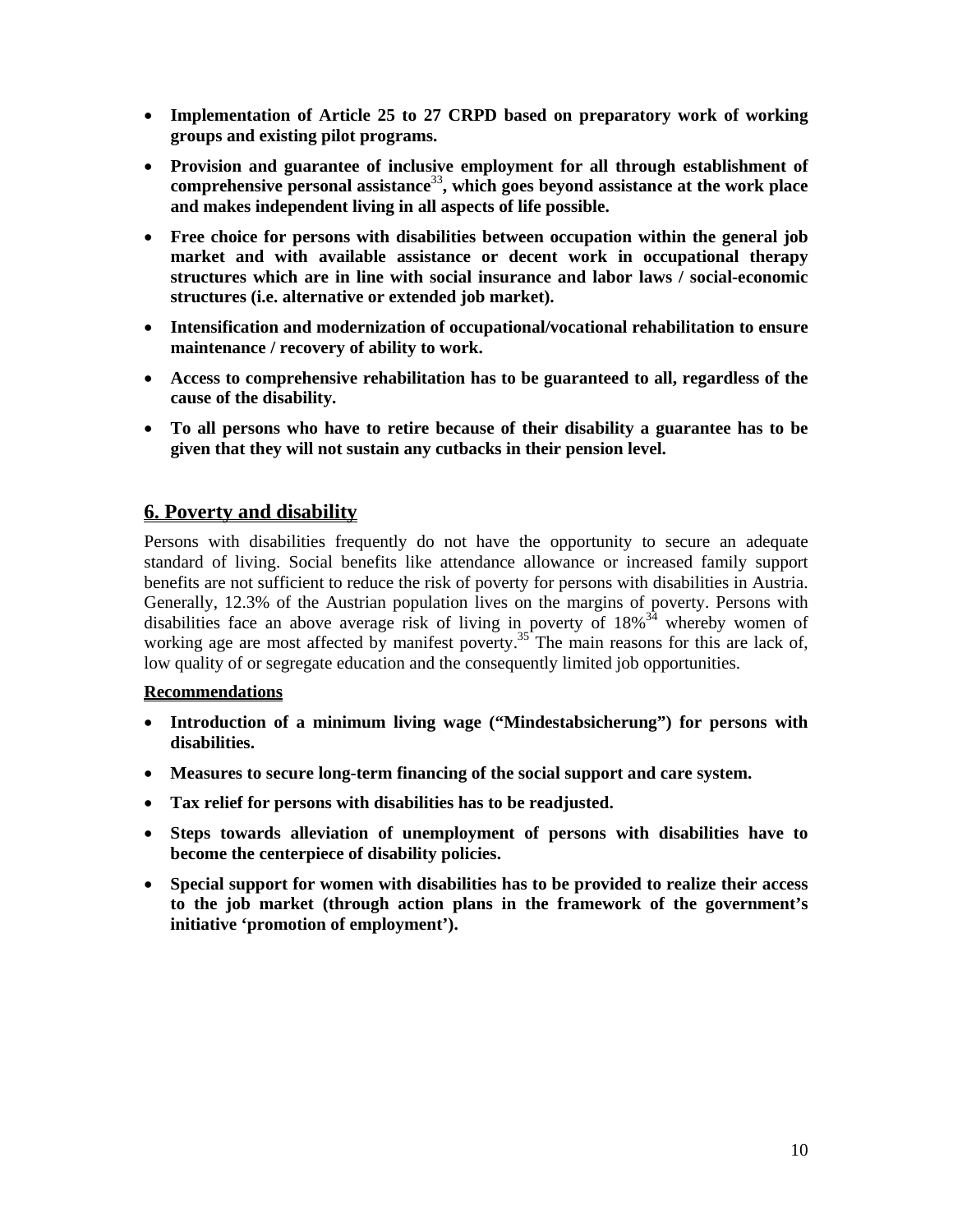Members: Allgemeine Unfallversicherungsanstalt, Ambulatorium Sonnenschein, ASSIST, assista Soziale Dienste GmbH, Balance, Bandgesellschaft , BBRZ Reha GmbH - BBRZ Österreich, Behinderten-Förderungsverein Neusiedl am See , Behindertenhilfe Bezirk Korneuburg, Behindertenhilfe Klosterneuburg, Behindertenintegration Ternitz Gemeinnützige GmbH, Caritas Österreich, CBMF - Club behinderter Menschen und ihrer Freunde, Club Handikap, dachverband berufliche integrationaustria, debra-austria, design for all - Zentrum für barrierefreie Lebensräume, Diakonie Österreich, Die Steirische Behindertenhilfe, Elternselbsthilfe sehgeschädigter Kinder Österreich, Förderverein Odilien, Gesellschaft für ganzheitliche Förderung und Therapie NÖ GmbH, Gewerkschaft der Post- und Fernmeldebediensteten, Grete Rehor-Hilfsfonds für behinderte Menschen, Hilf selbst mit, Hilfsgemeinschaft der Blinden und Sehschwachen Österreichs, HPE-Österreich, Initiativ für behinderte Kinder und Jugendliche, Institut für Sozialdienste Vorarlberg, Institut für Soziales Design, Jugend am Werk, Kriegsopfer- und Behindertenverband, Lebenshilfe Österreich, Multiple Sklerose Gesellschaft Wien, Musische Arbeitsgemeinschaft, OÖZIV - Oberösterreichischer Zivil-Invalidenverband, Österreichische Multiple Sklerose Gesellschaft, Österreichische Autistenhilfe, Österreichische Blindenwohlfahrt, Österreichische Gesellschaft für Muskelkranke, Österreichische Hämophilie-Gesellschaft, Österreichische Vereinigung Morbus Bechterew, Österreichischer Behindertensportverband, Österreichischer Blinden- und Sehbehindertenverband, Österreichischer Gehörlosenbund, Österreichischer Schwerhörigenbund, Österreichischer, Verband für Spastiker-Eingliederung, Österreichisches Hilfswerk, Österreichisches Hilfswerk für Taubblinde und hochgradig Hör- und Sehbehinderte, ÖZIV - Österreichischer Zivil-Invalidenverband, Physio Austria, PlatO - Plattform anthroposophischer therapeutischer Organisationen in Österreich, pro mente austria, pro mente Wien, RollOn Tirol, Selbsthilfegruppe Down Syndrom, Seraphisches Liebeswerk der Kapuziner, SOB 31 Verein zur Förderung kultureller Aktivitäten von Menschen mit Behinderung, Sozialtherapeutikum Eggersdorf, Sprachrohr für Menschen in anthroposophisch orientierten Lebens- und Werkstätten, Steirische Vereinigung für Menschen mit Behinderung, Therapiezentrum für halbseitig Gelähmte, UNIABILITY - Arbeitsgemeinschaft zur Gleichstellung von Menschen mit Behinderungen und chronischen Erkrankungen an Österreichs Universitäten und Hochschulen, Verband aller Körperbehinderten Österreichs, Verband der Querschnittgelähmten Österreichs, Verein der Ganzheitsmedizin für Menschen mit und ohne Behinderung, Verein für berufliche Ausbildung und soziale Integration, Verein KoMiT, Vereinigung zugunsten körper- und mehrfachbehinderter Kinder und Jugendlicher, VertretungsNetz, Wien Work - Integrative Betriebe und AusbildungsgmbH, Wiener Hilfswerk, Österreichischer Gehörlosenbund.

 $2$  BKF is an open civil society forum and currently consists of 25 members.

 $3$  See Art. 29 CRPD.

 $\overline{a}$ 

<sup>4</sup> In accordance with Section 13 Federal Disability Act (BGBI I Nr. 109/2008).

<sup>5</sup> See Resolution of the UN General Assembly 48/134, Annex.

8 See Art. 1, 3, 4 CRPD.

 $9^9$  See Art. 4 (3) CRPD.

<sup>10</sup> Chancellor's Office and Federal Ministry of Agriculture and Forestry (eds.). 2009: Standards of Public Participation – Recommendations for Good Practice. Vienna. http://www.partizipation.at/standards\_pp.html; Communication from the Commission. Towards a reinforced culture of consultation and dialogue - General principles and minimum standards for consultation of interested parties by the Commission. http://www.partizipation.at/fileadmin/media\_data/Downloads/com2002\_0704en01.pdf

<sup>11</sup> See World Health Organization 2001, International Classification of Functioning, Disability and Health (ICF).  $12$  See Art. 19 and 12 CRPD.

<sup>13</sup> Independent Monitoring Committee on the Implementation of the UN Convention on the Rights of Persons with Disabilities (Section 13 Federal Disability Act). 2009: Position paper regarding implementation of free and obligatory pre-school education in institutional child care facilities, Vienna. http://www.monitoringausschuss.at (last accessed 23 April, 2010).

 $14$  Section 15a B-VG (Federal Constitutional Act).

<sup>15</sup> Feyerer, E. 2009: Qualität in der Sonderpädagogik: Rahmenbedingungen für eine verbesserte Erziehung, Bildung und Unterrichtung von Schüler/inne/n mit sonderpädagogischem Förderbedarf. In. Specht, W. (Hrsg.): Nationaler Bildungsbericht Österreich 2009. Band 2: Fokussierte Analysen bildungspolitischer Schwerpunktthemen. Graz: Leykam, 73-98.

<sup>&</sup>lt;sup>1</sup> ÖAR in its capacity as Austrian umbrella organization of DPOs represents 78 member organizations, which in total have more than 400,000 individual members. For further information see www.oear.or.at.

<sup>6</sup> Preamble lit. e) and Art. 2 CRPD.

<sup>7</sup> See Art. 29 CRPD.